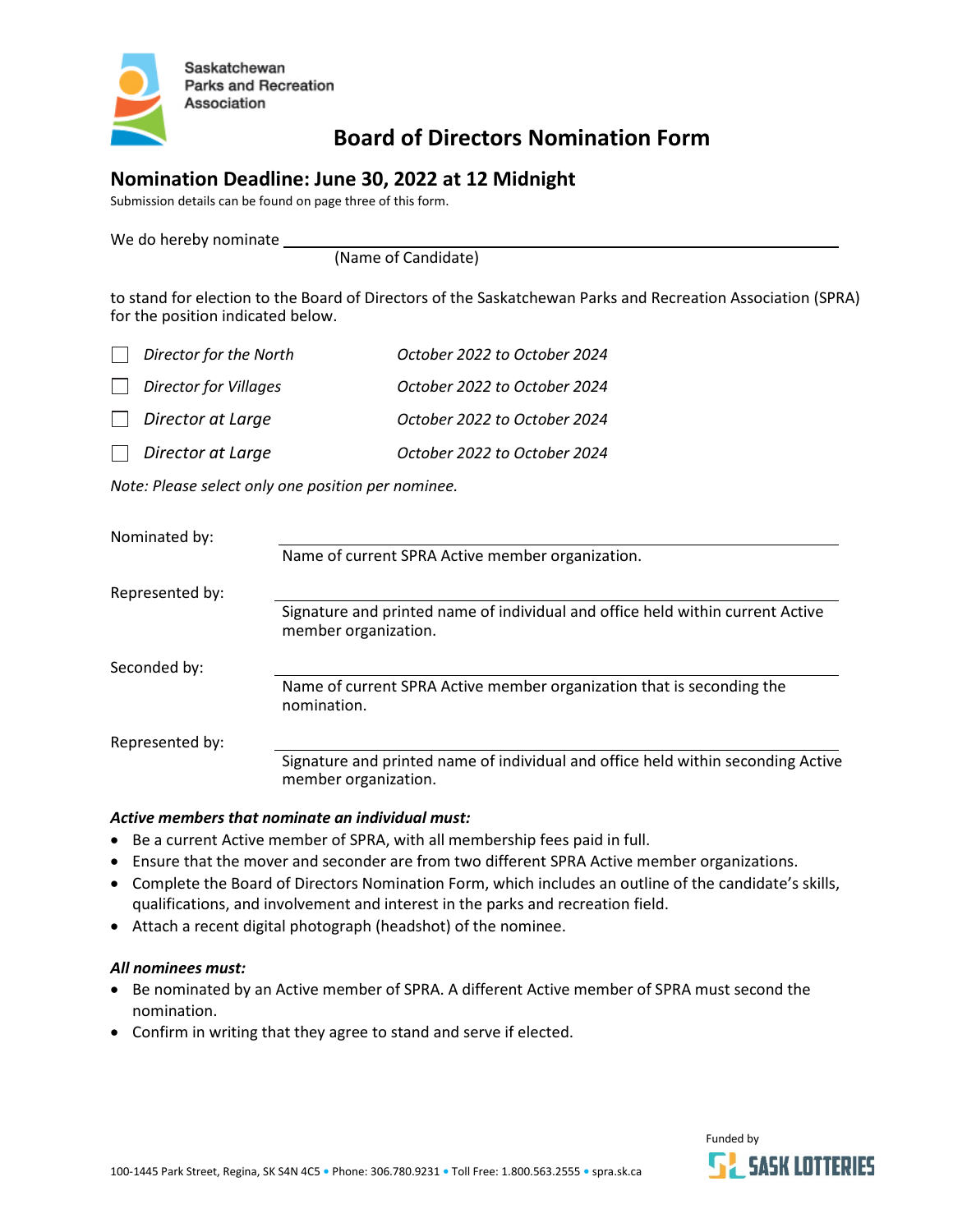

# **Board of Directors Nominee Acceptance Form**

## **Nominee Acceptance Form**

### *Nominee*

In accordance with the SPRA Constitution, I do hereby accept this nomination and agree to stand as a candidate for election to the SPRA Board of Directors for the position of:

| Please print<br>Name:           |                                                                                                                                                                                                                                                                                                                                                                                                                                             |
|---------------------------------|---------------------------------------------------------------------------------------------------------------------------------------------------------------------------------------------------------------------------------------------------------------------------------------------------------------------------------------------------------------------------------------------------------------------------------------------|
| Home Address:                   |                                                                                                                                                                                                                                                                                                                                                                                                                                             |
| City/Town:                      | Postal Code: Noted                                                                                                                                                                                                                                                                                                                                                                                                                          |
| Telephone:                      | (home/cell)                                                                                                                                                                                                                                                                                                                                                                                                                                 |
|                                 | (business)                                                                                                                                                                                                                                                                                                                                                                                                                                  |
| Email:                          |                                                                                                                                                                                                                                                                                                                                                                                                                                             |
| Association.                    | In order for us to contact you via electronic means, please select the appropriate box below advising us whether<br>or not you wish to continue to receive electronic information from the Saskatchewan Parks and Recreation                                                                                                                                                                                                                |
| Yes $\sqcap$<br>No <sub>1</sub> | I hereby consent to the Saskatchewan Parks and Recreation Association sending me emails, newsletters,<br>invitations, event notices, notifications and any other materials via email, text, social media and/or any other<br>electronic means. I understand that I can unsubscribe from receiving such materials at any time.<br>I do not wish to receive electronic communications from the Saskatchewan Parks and Recreation Association. |

#### *Please complete the following and if required, attach additional information.*

#### **Experience**

#### **Statement of Interest**

*What attracts you to serving on the SPRA Board of Directors?*

#### **Recreation Philosophy**

*Describe what recreation means to you?*